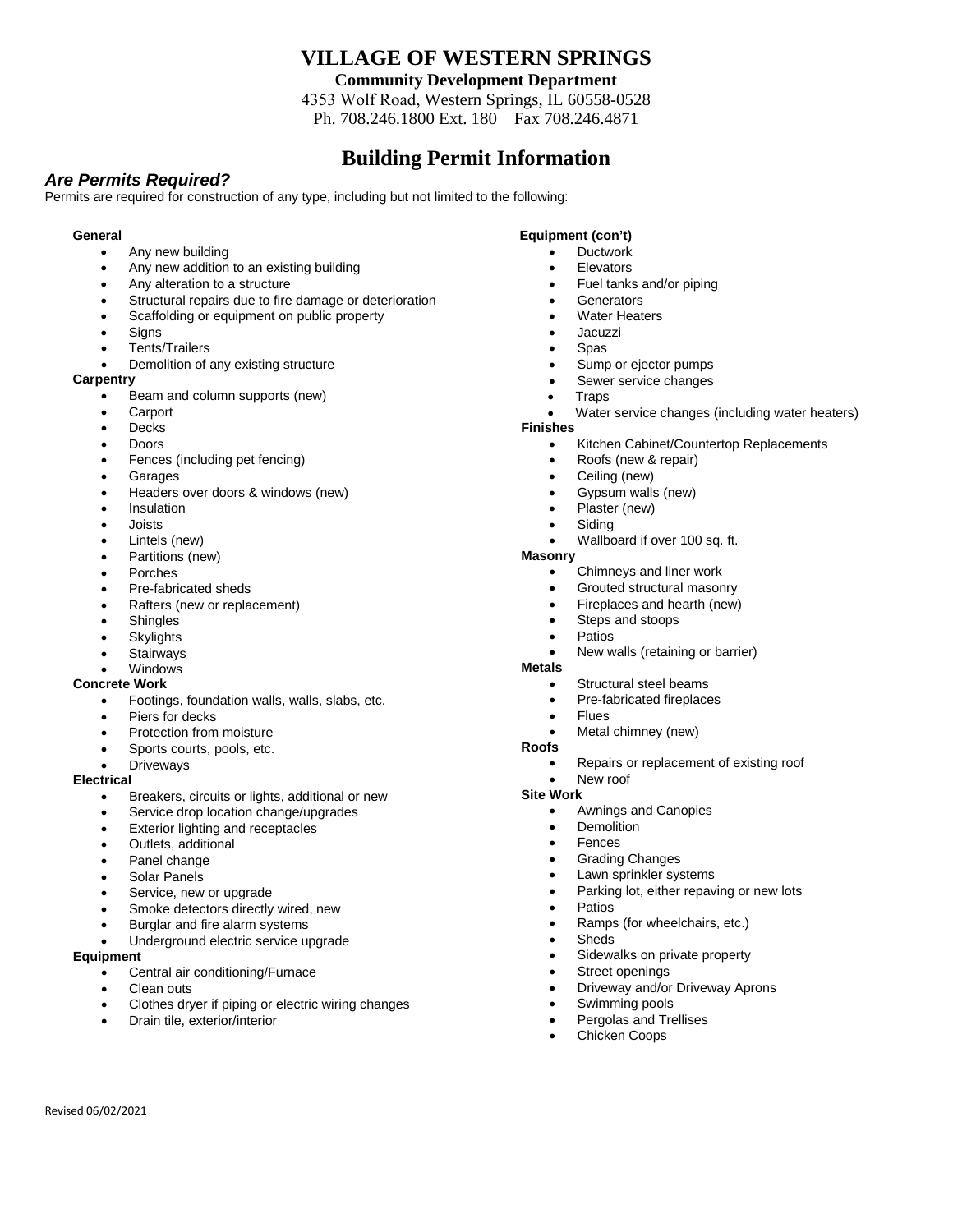If you are not sure that you need a permit, please call the Department of Community Development, 708-246-1800 Ext. 180. Detailed information including building codes for residential and commercial projects can be found on the village website [www.wsprings.com.](http://www.wsprings.com/)

# *Additional Notes*

- Interior remodeling permits require four (4) sets of plans, permit application, and possibly a copy of the Plat of Survey
- Decks, fences and patios require a copy of a current Plat of Survey and construction details/scope of work. The application is reviewed by the Village Building Inspector before permit is issued. (For Timber Trails requirements, please call the Community Development Department for specifications.) Other permit applications for roofing, window replacement, sewer repair, etc. require a copy of the contract or proposal.
- Building permit fees shall be based on 1.75% of construction cost up to \$1,000,000; 1% of construction cost for the next \$4,000,000; and 0.75% of construction cost above \$5,000,000.
- Minimum permit fee is \$50

# *Where Do I Go To Obtain My Permits?*

Obtain a Building Permit Application at the Community Development office located in the Fire Department Building at 4353 Wolf Road or download an application here [- Application for Building Permit.](http://il-westernsprings2.civicplus.com/DocumentCenter/View/48/Building-Permit-Application)

## *How Long Does the Permit Process Take?*

- Most minor permit applications can be done over the counter. Permits that need to be reviewed will take a minimum of ten (10) working days to be processed. (Does not include new developments or large additions.)
- If a development permit is required, a detailed topographical survey must be submitted for review by the Village engineer. Allow at least an additional 20 working days prior to start of your project for this review.
- Post the permit in an easily visible and accessible location on site. Have approved plans and specifications available on site and for all inspections.
- Follow approved plans. Any plan revisions must be approved in advance by Community Development.
- Begin construction within 6 months from the date permit was issued. Permit is valid for 1 year after issuance if construction has begun within the initial 6 months. Permit extension requests will be considered when submitted to Community Development in writing prior to permit expiration.

### *What Inspections Are Required?*

The following is a general outline of the building inspections required and is not inclusive:

- Pre-demolition / construction site inspection (not applicable to all projects)
- Concrete pre-pour for structural footings, piers and walls
- Concrete pre-pour for all flatwork (e.g. driveway, slabs, etc.)
- Underground water, sanitary and storm water piping and taps Backfill, drain tile and damp-proofing
- Rough framing, electric, plumbing and HVAC
- Insulation and fire-stopping
- Fire Suppression System pressure test and rough inspections as applicable
- Final inspection for all trades and engineering
- Commercial projects may require additional inspections not listed

# *How Do I Obtain Inspections?*

A request for a required building inspection should be made at least 48-72 hours *in advance*. Provide your name, phone number, project address and the type of inspection(s) needed in addition to any special instructions for site access (e.g. gate code) when you call-708-246-1800 Ext. 191.

# *When Should I Request An Inspection?*

Request inspections when:

- Excavation for all footings have been completed and footing and pad forms are set and required reinforcing is in place.
- Forms for walls are set with all required rebar in place.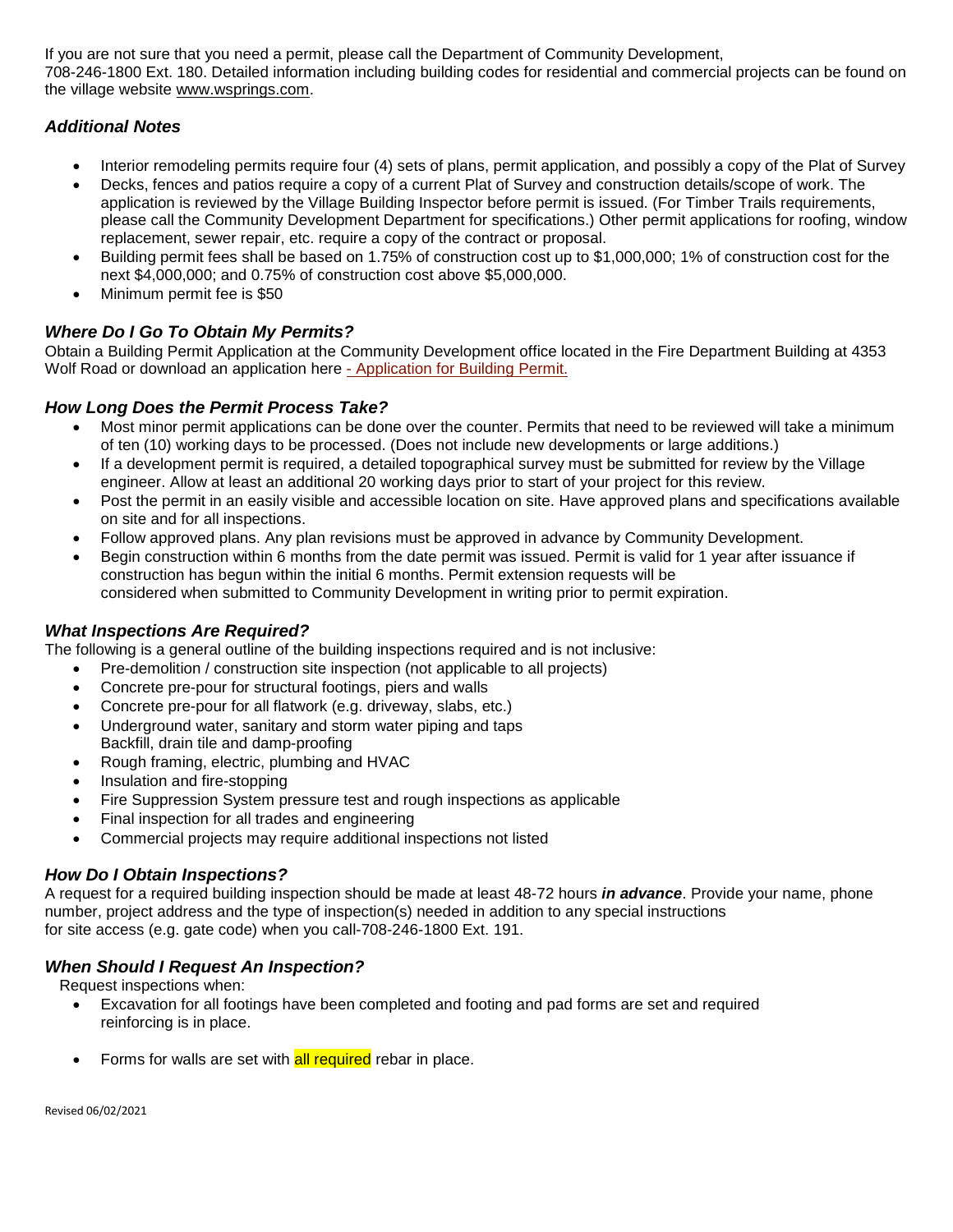- Backfill requires that the foundation has been completed, all forms are stripped and walls damp-proofed (rigid insulation board in place if required) and drain tile set and fully stoned – note that spot foundation survey required prior to commencing any rough framing.
- All fire suppression rough is complete and ready for inspection and hydrostatic testing.
- All rough framing is complete, plumbing, HVAC and electric have been fully roughed in, but before insulation is in place.
- After installation of insulation, fire-stopping and required sealing and prior to drywall.
- Gravel, vapor barrier and wire mesh are in place and basement and/or garage are ready to pour.
- Other inspections as required or deemed necessary for the particular project scope.
- Building and site work are complete and ready for occupancy. No occupancy is permitted without a Certificate of Occupancy (either full Certificate of Occupancy or Temporary Certificate of Occupancy). Contact Community Development for verification if project scope requires an occupancy permit.
- If an inspection of any construction, development or other work requiring a permit is scheduled but not ready for inspection (or not accessible for inspection) a re-inspection fee of \$100 will be assessed. The fee must be paid at the Community Development office before a second inspection will be scheduled.
- Request any special supplementary inspections. Check with Community Development to determine if other inspections are required that are not otherwise listed in materials provided.

# **NEW STRUCTURES/ADDITIONS**

### *Permit Requirements*

- One (1) set of construction drawings; architecturally stamped and sealed, stating "Drawn to Western Springs Code and Building Regulations" and must include:
	- o Light and vent schedule
	- o Water meter location, plumbing diagram and load calculations
	- o Electrical diagram
	- o Mechanicals (i.e. HVAC)
	- o Floor Area Ratio and all required zoning calculations (Refer to zoning and building regulations/codes) link to municipal code page
- Topographic surveys stamped by licensed engineer must be submitted electronically for new homes, garages and additions that require a foundation. For submittal instructions, go to [Digital Engineering Review Instructions](http://www.wsprings.com/DocumentCenter/View/4754/Digital-Engineering-Review-Process?bidId=) . For specifications on what is required by the Village Engineer, please refer to the Stormwater Management/Site Development Permit and memo.
- Lots zoned R-2 must submit an average of the block face performed by a licensed surveyor to determine front yard setback.
- Current Plat of Survey with all lot lines marked by surveyor's iron pipe or crosscut.
- Completed permit and demolition (if applicable) application including estimated cost, a complete list of contractors and signature of homeowner.
- \$2,000 deposit (checks only) for new homes/additions and \$200 deposit for detached garages.
- All contractors must be licensed by the Village of Western Springs. General Contractors (or homeowners acting as General Contractor) must provide a \$1 million General Liability Certificate of Insurance and a \$10,000 Surety Bond. Subcontractors are required to provide a \$10,000 Surety Bond.
- Site Management Standards Plan: accessibility, parking and loading.
- Supply permanent index number.
- Fire System Plans -4 sets; one to be sent to the Village Fire Marshal, and three sets to FSCI for review.

### *Additional Requirements Prior to Issuance of Permits*

- Building Trades must be licensed by the Village of Western Springs. Electricians and plumbers do not need to pay an Annual License Fee but must complete a Contractor's License Application and furnish a copy of their current license. Permits will not be issued until all contractors are licensed and bonded with the Village of Western Springs.
- A complete list of contractors and sub-contractors must be on permit application.
- Demolition requirements must be met. Fence/signs/county and IDOT permits/utilities must be shut-off
- Construction site preparation (4-7 days prior to demo/construction):

Revised 06/02/2021